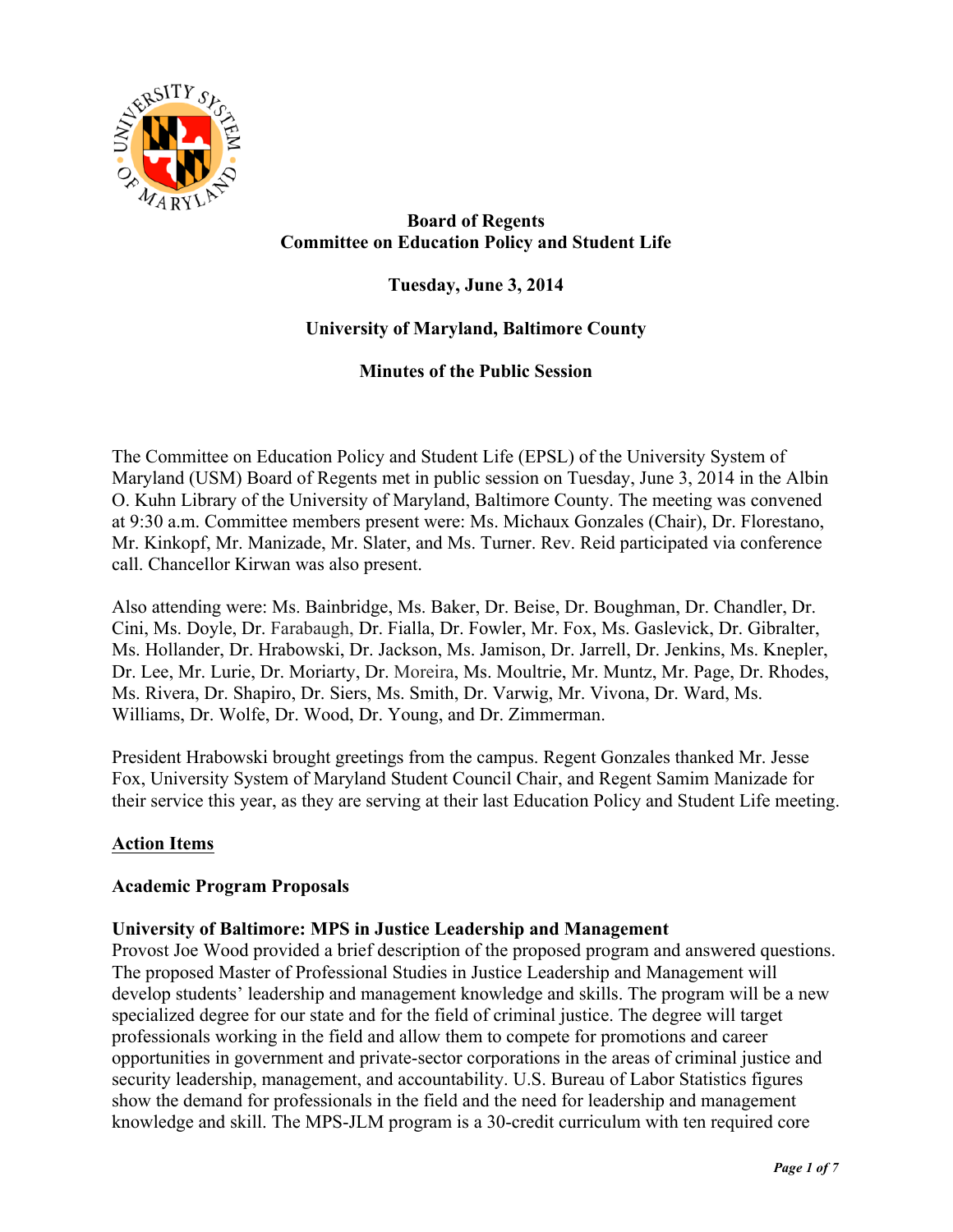courses that will be offered as a 15-month cohort program and initially offered only at the Universities at Shady Grove. Dr. Wood also shared that the program is being offered in collaboration with the University of Maryland, College Park and that UB hopes to expand the program to Baltimore.

The Chancellor recommends that the Committee on Education Policy and Student Life recommend that the Board of Regents approve the proposal from the University of Baltimore to offer the Master of Professional Studies in Justice Leadership and Management. The motion was moved by Regent Slater, seconded by Regent Florestano, and unanimously approved.

### **University of Maryland, Baltimore: MS in Forensic Medicine**

Drs. Erin Golembewski and Fowler provided a brief description of the proposed program and answered questions. The proposed Master of Science in Forensic Medicine is a unique interdisciplinary graduate program between UMB and China University of Political Science and Law (CUPL). The program fulfills the UMB plan to develop local and global initiatives that address critical issues. Students enrolled in this dual degree program will earn 20 credits at UMB, 65 credits at CUPL, and will be awarded the MS in Forensic Medicine by UMB and the Juris Masters (JM) by CUPL. The program is also a partnership with the Office of the Chief Medical Examiner and Dr. Fowler, chief medical examiner, is the program director. The initial cohort of students will be recruited from the existing JM program at CUPL. As the program matures, UMB seeks to increase participation by a broader representation including foreign nationals, U.S. citizens, and Maryland residents by establishing matriculation pathways with accredited international and domestic institutions. Graduates from this program will become interdisciplinary and highly competent specialists in the field of medico-legal death investigation with broad knowledge and comprehensive techniques and skills in forensic medicine. Professionals who graduate with this degree will help fulfill the significant shortage of forensic scientists, especially those who work in the death investigation area supporting forensic pathologists as investigators.

The Chancellor recommends that the Committee on Education Policy and Student Life recommend that the Board of Regents approve the proposal from the University of Maryland, Baltimore to offer the Master of Science in Forensic Medicine. The motion was moved by Regent Kinkopf, seconded by Regent Reid, and unanimously approved.

### **University of Maryland, Baltimore County: BA in Biology Education**

Drs. Moreira and Farabaugh provided a brief description of the program and answered questions. The proposed B.A. in Biology Education will allow UMBC to produce outstanding teachers who are highly qualified to teach biology in grades 7 through 12 while helping address the continuing need to improve secondary STEM education. Students will complete biology degree requirements as well as take education courses needed to become a teacher. This program responds to the need at UMBC to provide a clear pathway for students who wish to teach biology at the secondary school level. This proposed major will also provide a four-year plan for biology majors who decide not to pursue graduate or professional school immediately after earning their undergraduate degree and wish to plan for employment. The program will likely also provide a smoother pathway for transfer students to pursue certification in biology education at UMBC.

The Chancellor recommends that the Committee on Education Policy and Student Life recommend that the Board of Regents approve the proposal from the University of Maryland,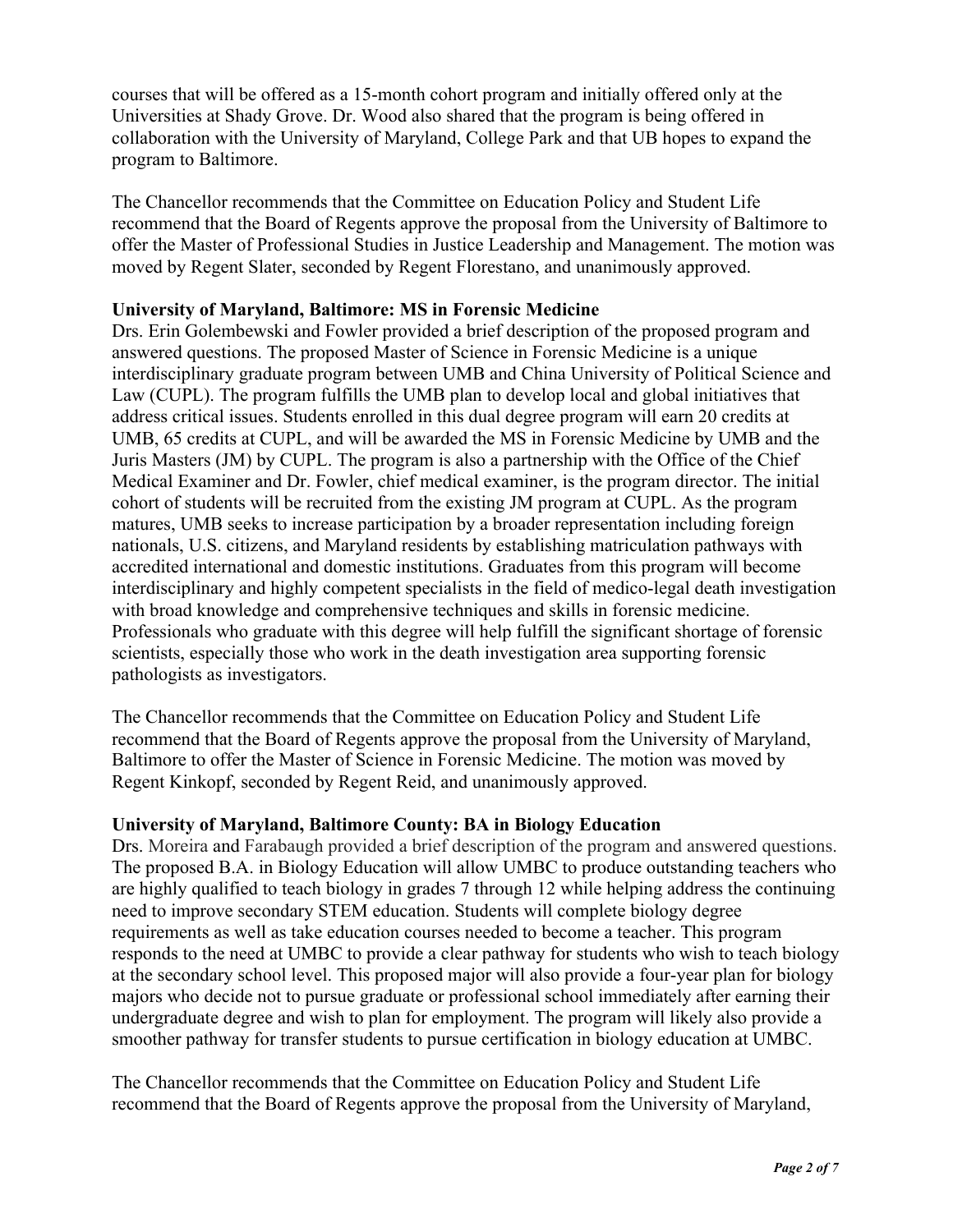Baltimore County to offer the Bachelor of Arts in Biology Education. The motion was moved by Regent Florestano, seconded by Regent Slater, and unanimously approved.

### **University of Maryland Eastern Shore: MS & Ph.D. in Pharmaceutical Sciences**

Dr. Adel Karara provided a brief description of the programs and answered questions. Currently UMES offers doctor of pharmacy degree. The proposed Master of Science and Doctor of Philosophy in Pharmaceutical Sciences will be academic, research-oriented programs that offer multidisciplinary training in the areas of Drug Design  $\&$  Discovery and Drug Delivery  $\&$ Clinical Pharmacology. The two areas of specialization were created to develop a curriculum that is multi-interdisciplinary and on the cutting edge of the ever advancing field of pharmaceutical sciences. The programs will prepare students for careers in academia, government, and advanced scientific research in the pharmaceutical and biotechnology industries. The proposed programs fulfill the USM stated goal of strengthening and expanding the capacity of HBIs to provide high quality and unique educational programs and are aligned with the 2013 Maryland State Plan for Postsecondary Education, "Maryland Ready". There is currently one graduate program in pharmaceutical sciences in the State of Maryland, offered by the University of Maryland School of Pharmacy (UMSOP) in Baltimore. The proposed programs will be unique as well as complementary to the program currently offered by the UMSOP. However, the proposed program will be unique regionally being the only graduate Pharmacy program of its kind serving the eastern shore of Maryland and the Delmarva peninsula.

The Chancellor recommends that the Committee on Education Policy and Student Life recommend that the Board of Regents approve the proposal from the University of Maryland Eastern Shore to offer the Master of Science in Pharmaceutical Sciences and Doctor of Philosophy in Pharmaceutical Sciences. The motion was moved by Regent Reid, seconded by Regent Florestano, and unanimously approved.

## **Student Financial Assistance Report**

Regent Gonzales reminded the Committee of its charge to explore financial aid and of the work that has been done up to this point. On May 21, 2014, the Committee received the initial draft of the Student Financial Assistance Report. The report is the culmination of this year's work and incorporates the thinking, expertise, and suggestions of institutional financial aid directors, USM staff, and the regents. Today, Dr. Joann Boughman, Ms. Teri Hollander, and Mr. Chad Muntz presented a revised version of the report that incorporates feedback given during the May  $21<sup>st</sup>$ meeting. Based on feedback, the recommendations have been strengthened and clarified and more detail has been written into the report. Regents agreed that the report is stronger and offered additional comments and feedback to be considered before the report is presented to the full Board of Regents.

The Chancellor recommends that the Committee on Education Policy and Student Life recommend that the Board of Regents approve the Student Financial Assistance Report. The motion was moved by Regent Florestano, seconded by Regent Tuner, and unanimously approved.

## **Annual Progress Report: Institutional Programs of Cultural Diversity**

In public session on May 21, 2014, EPSL received the formal presentation of the Institutional Programs of Cultural Diversity. Today, Dr. John Wolfe offered a brief summary of that presentation**.** He noted that the reports highlight progress on institutional standing nationally and institutional efforts to: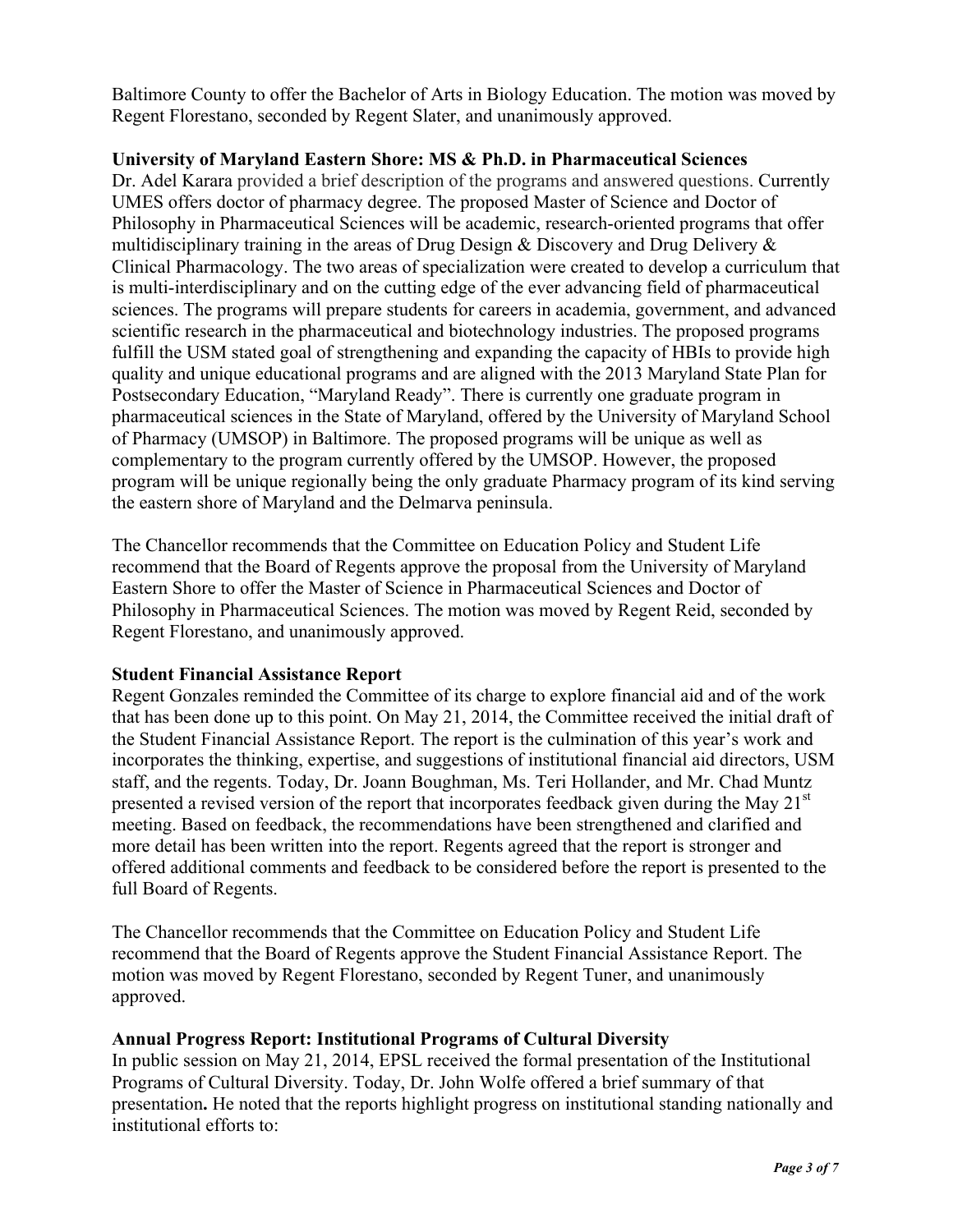- Increase the numerical representation of traditionally underrepresented groups among students, faculty, and staff and
- Create positive interactions and cultural awareness among students, faculty, and staff.

Highlights include:

- Diverse Issues in Higher Education magazine's 2014 recognition of Bowie State, Coppin State, Towson, UB, UMB, UMBC, UMCP, and UMUC among the top 100 producers of master's doctoral, and first professional degrees fro African American, Native American, and Asians.
- UMCP's recognition as second in the production of African American doctoral recipients in physical science and third in the production of African American master's degree recipients in engineering.

Additional highlights can be found in the USM Overview. Regent Florestano asked the USM staff to explore the possibility of having institutions complete this report every two or three years to ensure sufficient time to recognize growth and progress.

The Chancellor recommends that the Committee on Education Policy and Student Life recommend that the Board of Regents approve the Annual Report of Institutional Programs of Cultural Diversity. The motion was moved by Regent Florestano, seconded by Regent Reid, and unanimously approved.

### **2014 Mission Statement Reviews**

EPSL met in public session on April 30, 2014 to review and discuss the proposed mission statements of the USM institutions and regional centers. Presidents, executive directors, or their designees presented their institutions' mission statements and responded to questions from the Committee. The regents were pleased with the mission statements, the presentations, and the responses to their inquiries. There were no major changes in institutions' mission statements, but many were altered to emphasize new areas of focus.

Only one institution, Towson University, was asked to make a change to their submission. Towson was asked to include a statement or references to their focus on transfer students. Towson University made the revisions, and USM Academic Affairs staff approved the revisions. Towson's updated mission statement (with track changes) is enclosed; all mission statements are available on the USM website.

The Chancellor recommends that the Committee on Education Policy and Student Life recommend that the Board of Regents approve the 2014 Institutional Mission Statements. The motion was moved by Regent Kinkopf, seconded by Regent Turner, and unanimously approved.

### **Council of University System Faculty Proposal – Regents' Faculty Awards Amendment**

Dr. Jay Zimmerman presented this proposal on behalf of the Council of University System Faculty (CUSF). The Council requests modification of eligibility criteria for the Regents' Faculty Awards. Since the awards are for work covered in a 3-year-period, the Council has agreed that a faculty member should not receive the award twice for some of the same work. If approved, the following statement would become an eligibility criterion:

"Faculty who have won a Regents' Faculty Award within the past three years are not eligible for the same award."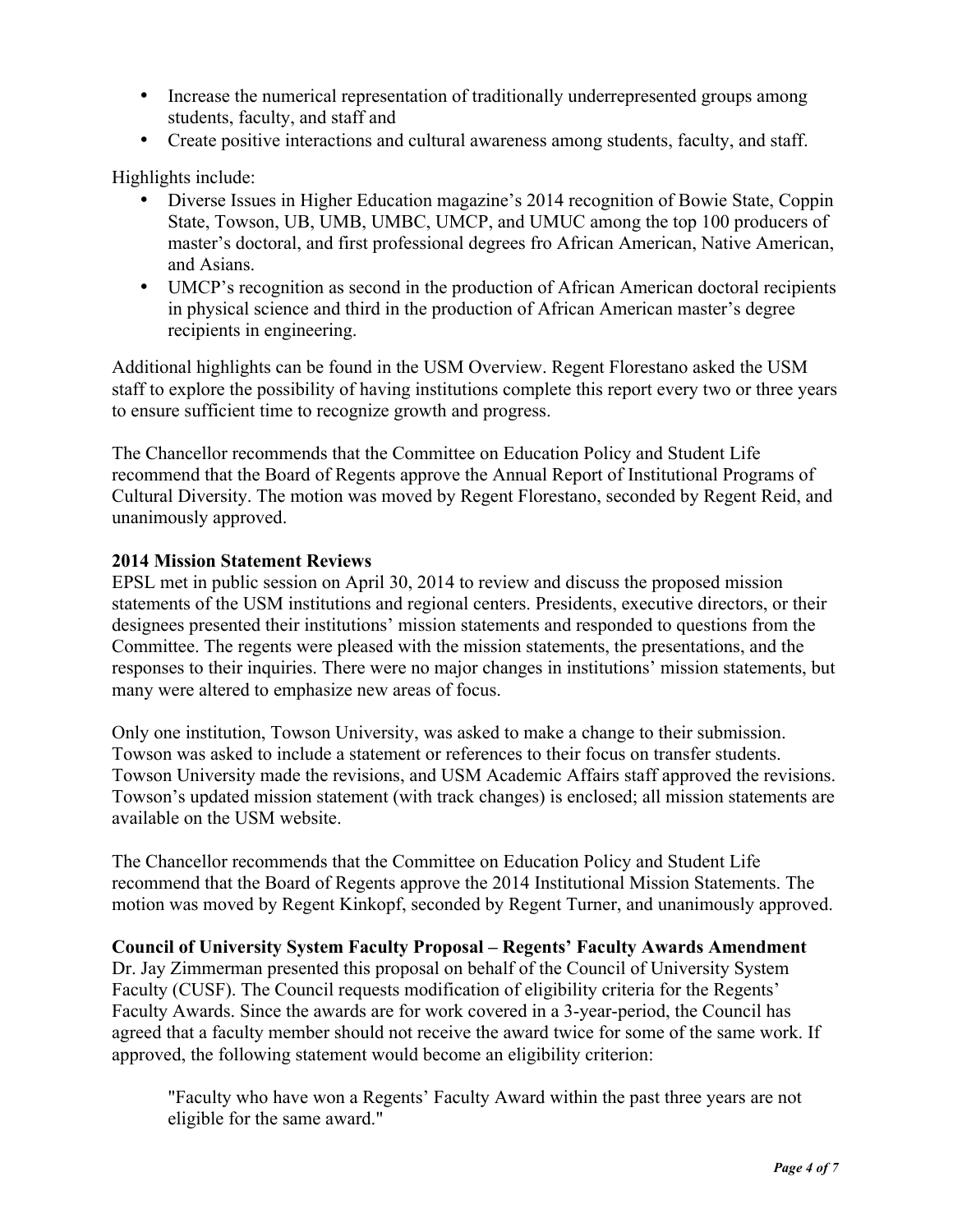The Chancellor recommends that the Committee on Education Policy and Student Life recommend that the Board of Regents approve the proposal from the Council of University System Faculty to amend the eligibility criteria for the Regents' Faculty Awards. The motion was moved by Regent Florestano, seconded by Regent Reid, and unanimously approved.

On Dr. Zimmerman's last EPSL meeting as chair of CUSF, Regent Gonzales shared kind words about the good work Dr. Zimmerman has done. She thanked him for his involvement and facilitation of communication between the regents and faculty.

## **Information Items**

### **Report of the Governor's P-20 Leadership Council Task Force on Teacher Education**

Earlier this year, Dr. Nancy Shapiro informed us that a task force had been established by the Governor's P-20 Leadership Council to examine the state of teacher preparation in Maryland. The Task Force on Teacher Education grew out of a Teacher Education Summit held on October 11, 2013 at Towson University. The keynote speaker, Chancellor Nancy Zimpher, from the State University of New York, challenged the assembled participants to think broadly about our aspirational goals and the changing context of teaching and teacher preparation. That task force has completed its work and has released a report that offers several recommendations. The task force co-chairs, Tim Chandler, Towson Provost, Jack Smith, Deputy State Superintendent and Chief Academic Officer for the Maryland State Department of Education and Nancy Shapiro from USM shared highlights of the report. The P-20 Task Force on Teacher Education offers recommendations in four key areas:

- 1. Pre-service teacher preparation
- 2. Pre-tenure teacher induction
- 3. Professional development for current teachers
- 4. Continuous improvement through accountability

The Task Force recommendations will lead to the development of a common Maryland framework that allows for program flexibility and innovation for all teacher preparation programs and holds all education preparation providers accountable to a common set of rigorous expectations. The recommendations were presented to Governor O'Malley's P-20 Leadership Council on May 7, 2014, and the Executive Committee of the Leadership Council will determine next steps for implementation. Upon determination of the next steps, Drs. Chandler, Smith, and Shapiro have asked the Board of Regents to create a working group to assess fiscal and policy impacts for USM institutions and to coordinate with the P-20 Council to recommend a USM implementation plan and timeline.

## **Campus Crime Reports**

The U.S. Department of Education requires that each institution that is Title IV eligible annually report campus security and safety data. USM staff has complied the most recent data and will give us a brief overview. Dr. Zakiya Lee briefly summarized system-level the data that are detailed in the attached materials. Across USM over the last year, the number of burglaries has increased. The number of robberies, motor vehicle thefts, drug abuse violations, and liquor law violations have decreased, and the number of murders and manslaughters, sex offenses, aggravated assaults, arsons, hate crimes, and weapons possession violations have remained steady.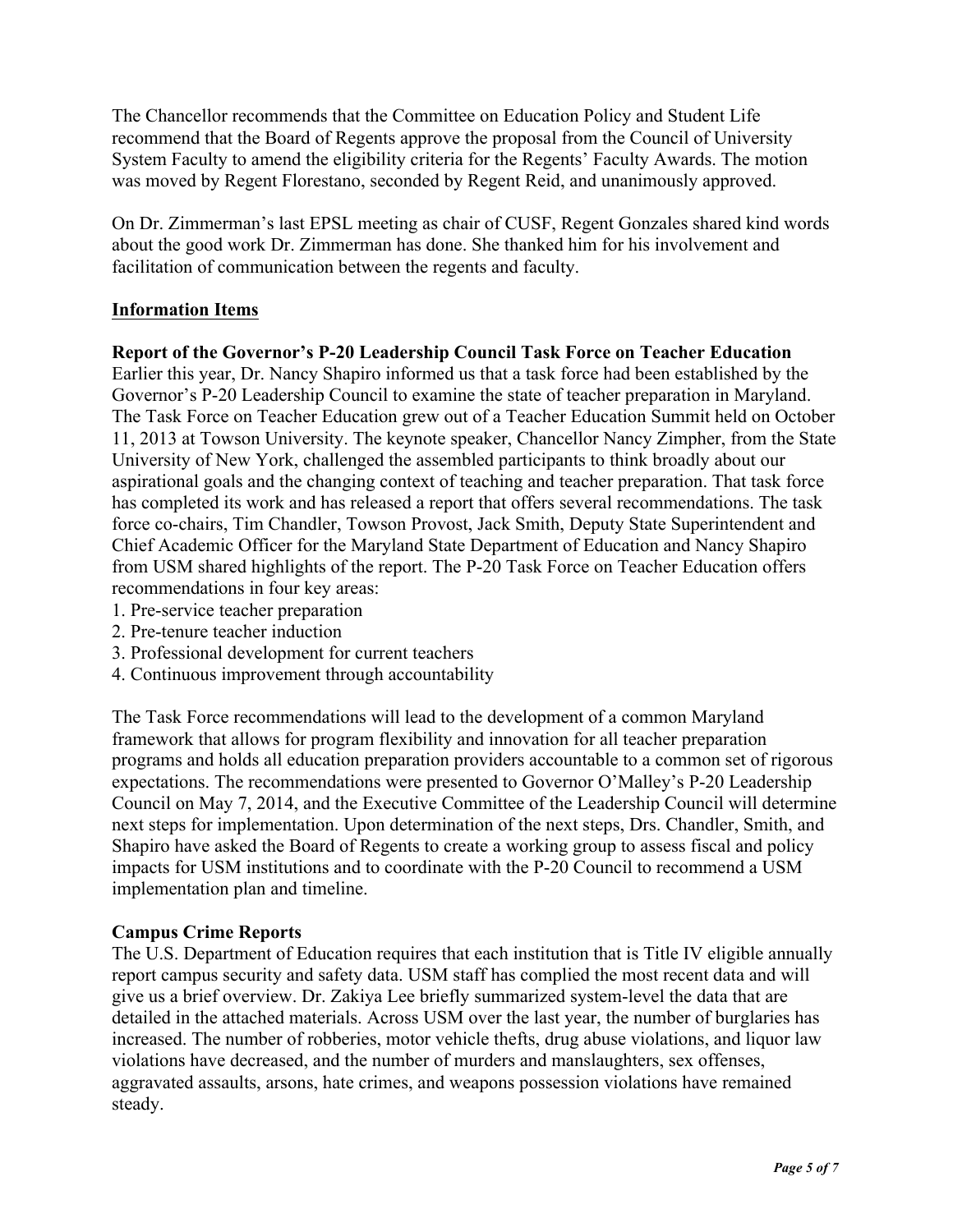Regents agreed that although there is the potential for inaccurate data, as the information is selfreported, this is an important report that should continue to come to the Committee.

### **Sexual Misconduct Policy Proposal**

In order to ensure compliance with a series of federal legislative changes and policy concerns over the last several years, the OAG reviewed the System's policies on sexual harassment (VI-1.20) and sexual assault (VI-1.30). The review revealed that the current policies were in need of revision. Today, Dr. Boughman, with assistance from Ms. Rivera and Ms. Gaslevic from the Office of the Attorney General (OAG), presented details about the sexual misconduct policy and process used to develop the draft. The OAG has prepared a draft sexual misconduct policy that is designed to take the place of the System's policies on sexual assault and sexual harassment and follow best practices developed nationally. Drafts have been or will be reviewed by the USM staff, presidents, provosts, human resource officers, vice presidents of student affairs, Title IX compliance officers, university counsel, and the shared governance councils. Today, the policy is being presented for initial regent feedback.

It was noted that campus policies will be guided by the overarching, USM policy, but institutions will not have to adopt the system-wide policy verbatim. During the summer, OAG and USM staff will create workgroups that will help campuses think through or implement various aspects of the policy including, but not limited to MOUs, FAQs, best practices, and training for students, staff, faculty, and administrators. Regents asked clarifying questions about reporting lines and the use of mediation in sexual misconduct cases. Regent Manizade also asked about the inclusion of statements recognizing the affect of drinking and drugs on sexual assaults. The presenters identified that language in the policy but also noted that the campuses' policies should be tailored to speak about this at a more specific level. Feedback from stakeholders will be taken into consideration, and the final draft will be presented to the Committee of the Whole for a vote on June 27, 2014.

### **Intercollegiate Athletics Report**

Per the System's Policy on Intercollegiate Athletics, campuses have recently submitted academic performance indicators to USM. Dr. Zakiya Lee noted that most details will be shared with the regents in closed session, as it includes individual personnel and academic data that must be protected. In general, however, across the USM, admissions data (high school GPA and SAT scores) for regular admit male and female athletes and first-time, full-time (FTFT) students are similar. Admissions data for special admit males and females are generally higher for FTFT students than athletes. Six-year graduation data tell us that first-time, full-time males graduate at rates higher than male athletes. The difference is most drastic for regular admits where the 6-year graduation rate is 57.5% for FTFT males and 43% for male athletes. First-time, full-time females and female athletes, however, graduate at similar rates. Institutional statements from presidents, admissions data, graduation data, and projected APR scores will be discussed in detail during the closed session.

## **Special Acknowledgement**

Prior to concluding the meeting, Regent Gonzales acknowledged today as Regent Florestano's last Committee meeting and thanked for her years of service to Maryland higher education. Regent Florestano received a standing ovation.